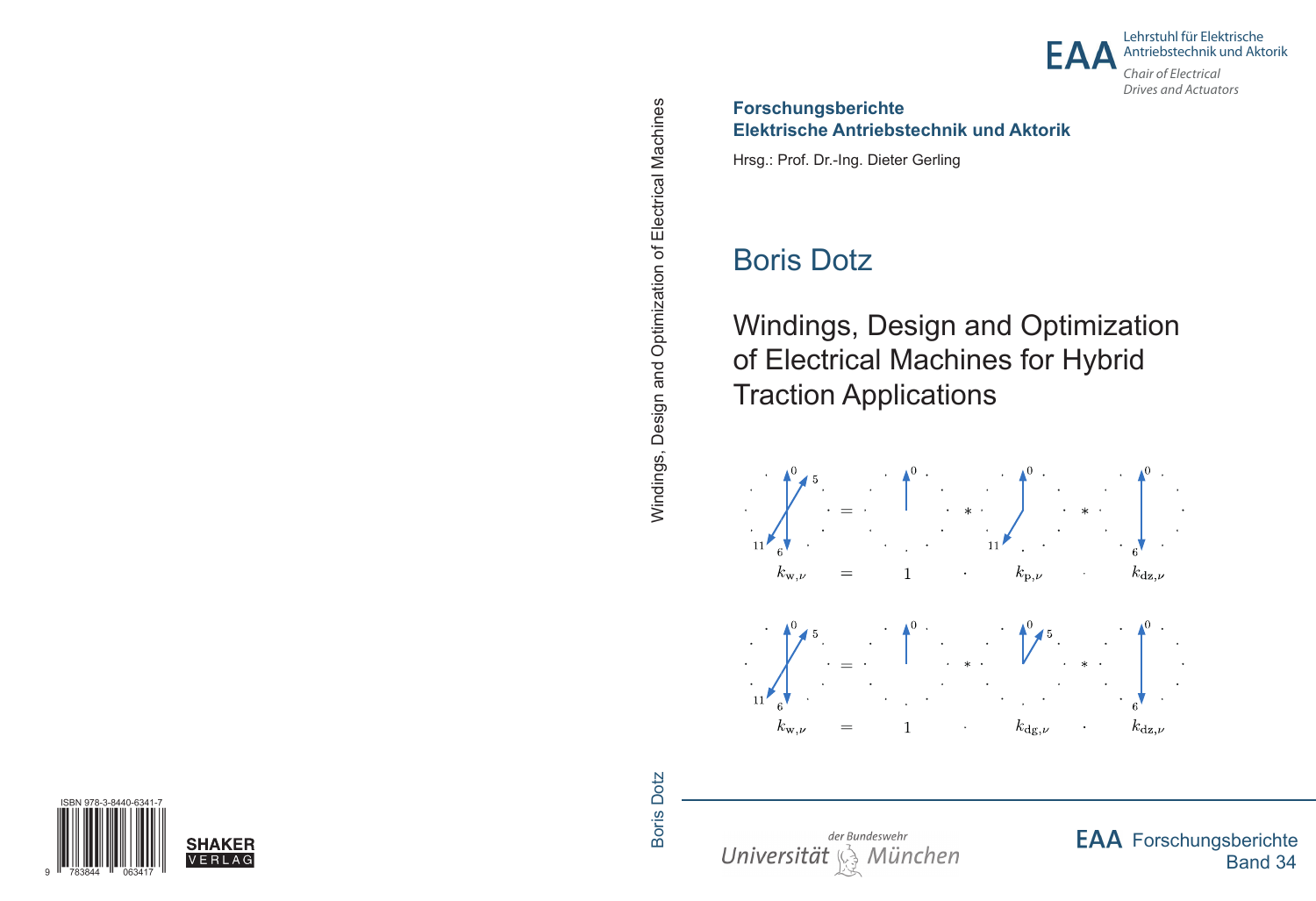# **Windings, Design and Optimization of Electrical Machines for Hybrid Traction Applications**

#### **Boris Dotz**

Vollständiger Abdruck der von der Fakultät für Elektro- und Informationstechnik der Universität der Bundeswehr München zur Erlangung des akademischen Grades eines

#### Doktor-Ingenieurs (Dr.-Ing.)

genehmigten Dissertation.

Gutachter:

- 1. Prof. Dr.-Ing. Dieter Gerling
- 2. Prof. Dr.-Ing. Bernd Ponick

Die Dissertation wurde am 13.06.2018 bei der Universität der Bundeswehr München eingereicht und durch die Fakultät für Elektro- und Informationstechnik am 16.10.2018 angenommen. Die mündliche Prüfung fand am 26.10.2018 statt.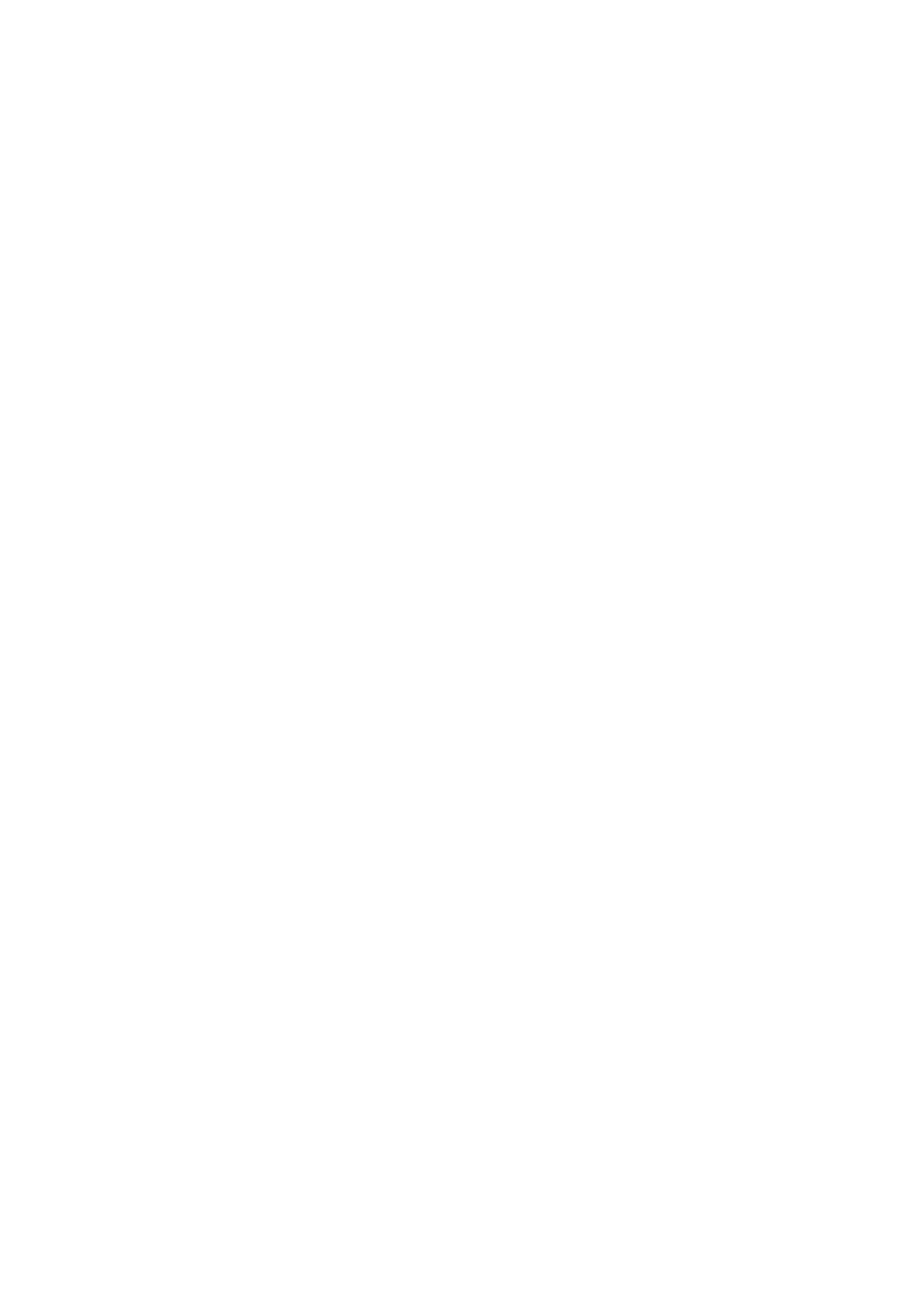Forschungsberichte Elektrische Antriebstechnik und Aktorik

Band 34

### **Boris Dotz**

### **Windings, Design and Optimization of Electrical Machines for Hybrid Traction Applications**

Shaker Verlag Aachen 2018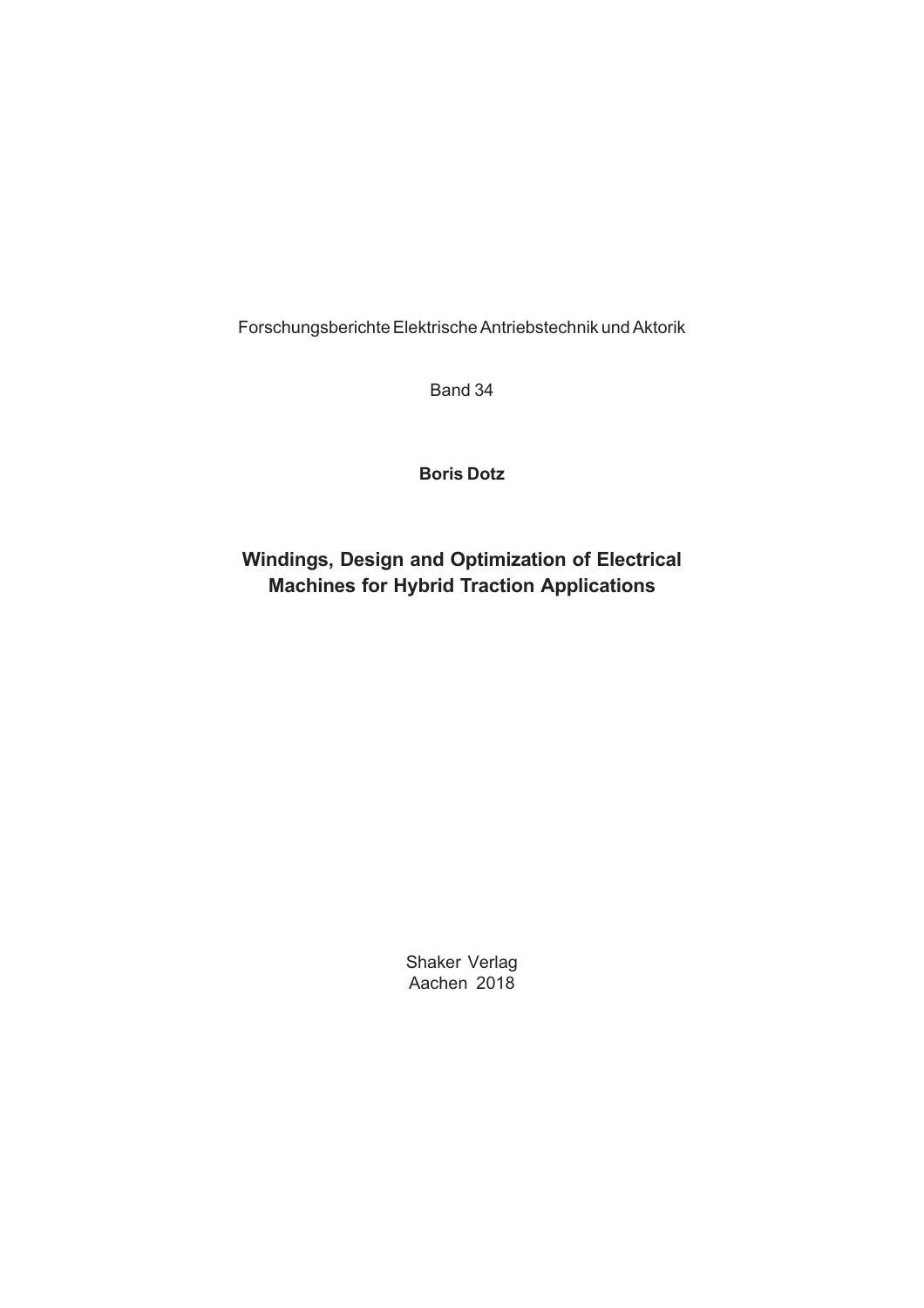#### **Bibliographic information published by the Deutsche Nationalbibliothek**

The Deutsche Nationalbibliothek lists this publication in the Deutsche Nationalbibliografie; detailed bibliographic data are available in the Internet at http://dnb.d-nb.de.

Zugl.: München, Univ. der Bundeswehr, Diss., 2018

Copyright Shaker Verlag 2018

All rights reserved. No part of this publication may be reproduced, stored in a retrieval system, or transmitted, in any form or by any means, electronic, mechanical, photocopying, recording or otherwise, without the prior permission of the publishers.

Printed in Germany.

ISBN 978-3-8440-6341-7 ISSN 1863-0707

Shaker Verlag GmbH • P.O. BOX 101818 • D-52018 Aachen Phone: 0049/2407/9596-0 • Telefax: 0049/2407/9596-9 Internet: www.shaker.de • e-mail: info@shaker.de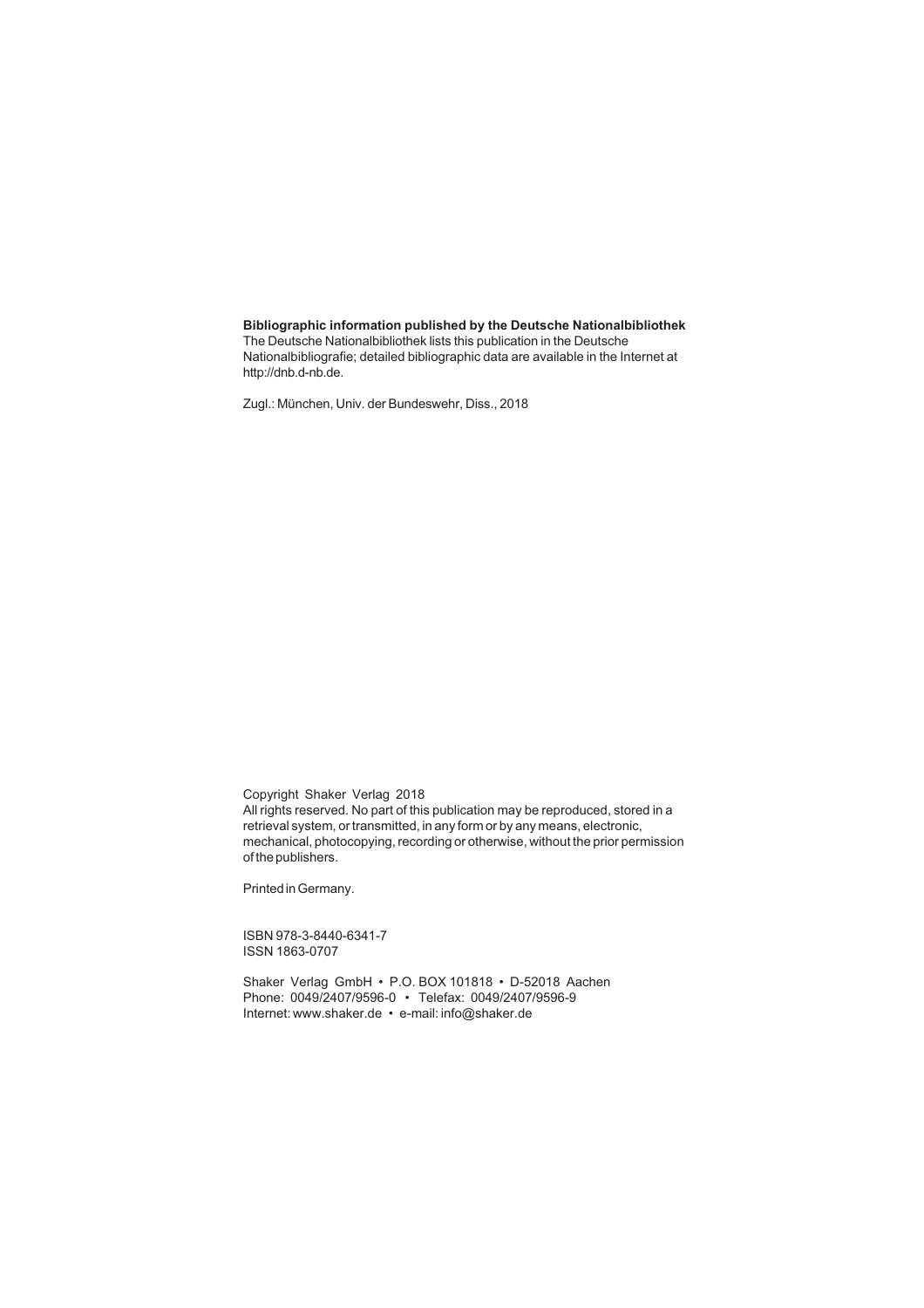### Abstract

This research consists of three main parts. The first part extends research on AC windings by utilizing the star of phasors (star of slots) for winding topologies with various numbers of turns per coil or per coil side, as well as for star-delta windings. Following a mathematical approach, possibilities and restrictions on electromagnetic improvements are discussed and main theorems and design guidelines are presented. It is shown that several windings found in the past possess a similar underlying structure, allowing to design more, yet unknown windings. Closed analytical equations for winding factors are derived and several winding examples are illustrated.

The second part contributes to design possibilities of high pole PM machines for hybrid traction applications. Due to high electrical frequency, machine design focuses on low iron and AC losses. The design procedure as well as main design considerations are highlighted, showing trade-offs and final decisions. Following these findings, a 36 slot 28-pole PM machine with irregular air gap, shaped tooth tips and a concentrated winding in delta connection is designed. Numerical and analytical calculations for the electromagnetic, mechanical and thermal domain are presented.

The third part validates derived machine design by measurements performed on a full scale prototype. Manufactured PM machine, test-bench and performed measurements are described in detail. Results are depicted and compared to predicted values. Deviations are analyzed and further optimization possibilities are discussed. It is shown that derived design fulfills set project requirements on torque and powcer and shall be improved further regarding AC losses.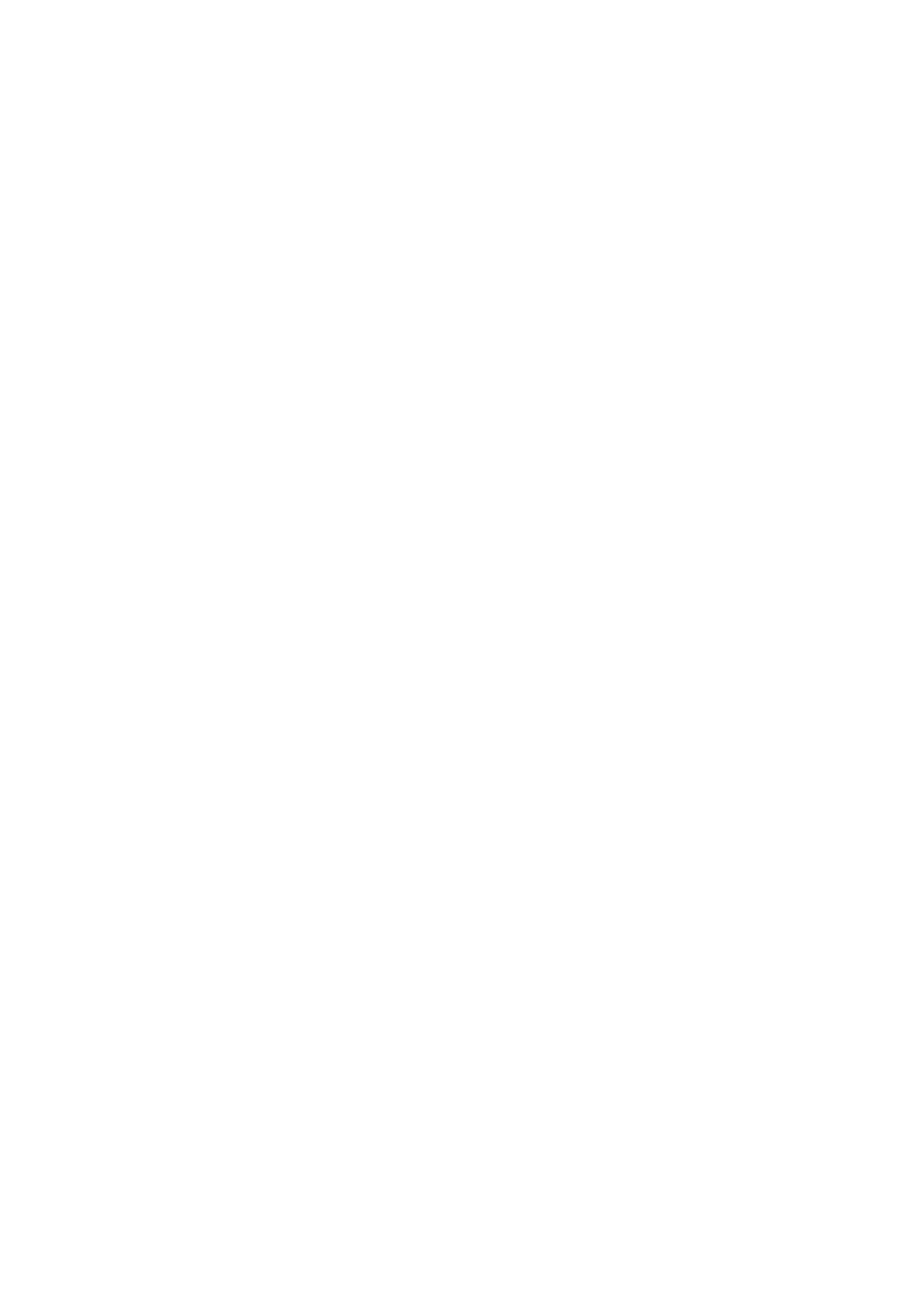### Acknowledgments

During my time at the Research Center for Electrical Drives and Actuators I have received plenty of support. Thank you very much

- *Professor Dr.-Ing. Gerling* for guidance and sponsorship, for providing great infrastructure, research facilities and scientific freedom.
- *Professor Dr.-Ing. Ponick* for taking over the co-examination, for contact and discussion and the interest in this work.
- *Dr.-Ing. Hofmann, Dr.-Ing. Lange, Dr.-Ing. Dajaku, Dr.-Ing. Köbler, Dr.-Ing. Mayer* and *Mr. Hildebrand* for supporting me at the laboratory, exchanging views during prototype manufacturing and for sorting out organizational obstacles.
- *Ms. Jungnickel* and *Mr. Hofherr* for your support at the test bench and during measurements.
- *Matthias Ippisch* for many scientific discussions, your patience, criticism and humor.

Finally, I thank my family for their warm encouragement and continuous support throughout my life and my studies.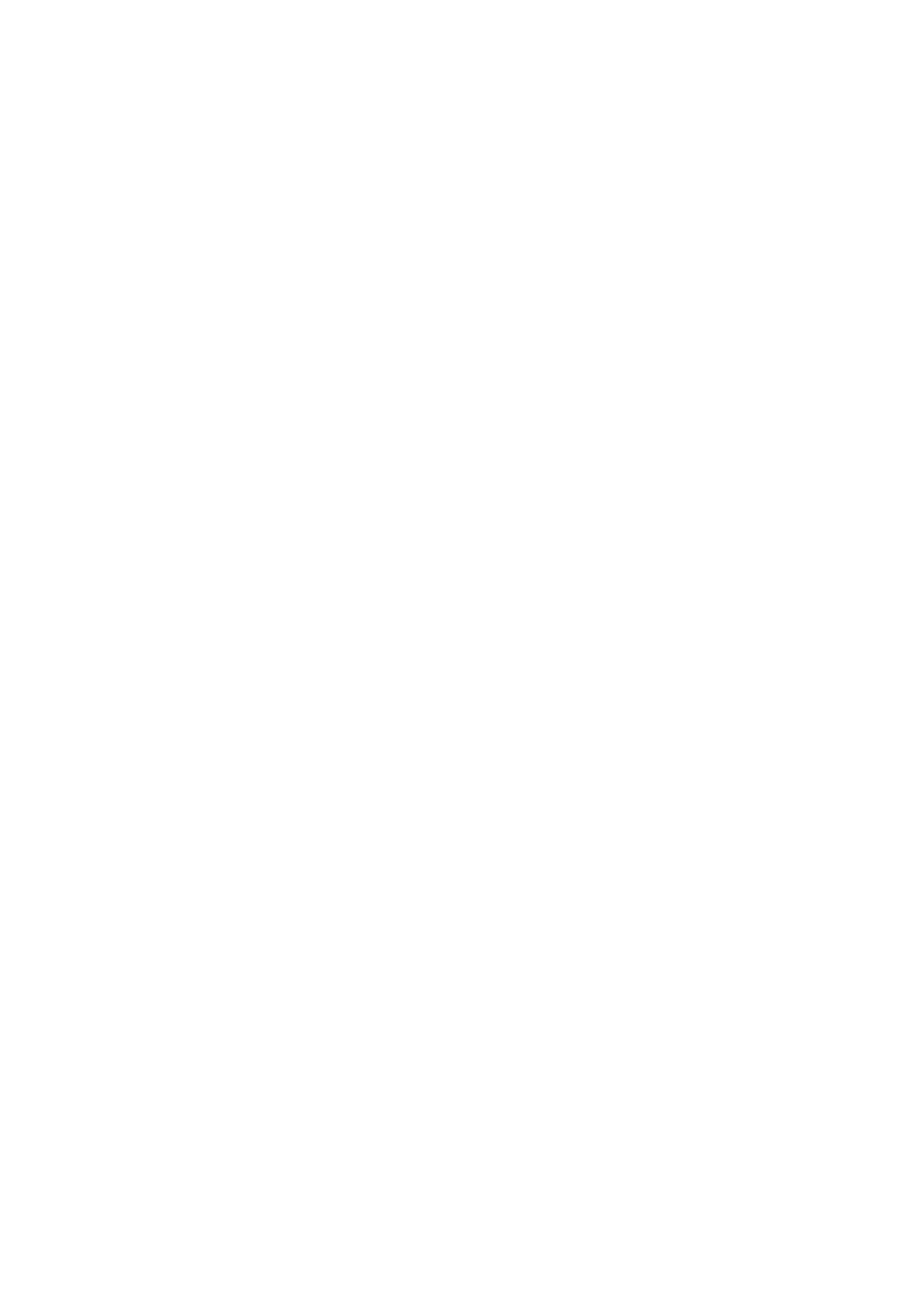## **Contents**

|                | ${\rm Abstract}$<br>$\mathbf{V}$ |              |                                                                        |                |  |  |     |
|----------------|----------------------------------|--------------|------------------------------------------------------------------------|----------------|--|--|-----|
|                | Acknowledgements                 |              |                                                                        |                |  |  | vii |
|                |                                  |              | <b>Applied Notations and Symbols</b>                                   | xiii           |  |  |     |
| $\mathbf{1}$   |                                  | Introduction |                                                                        | $\mathbf{1}$   |  |  |     |
|                | 1.1                              |              |                                                                        | $\mathbf{1}$   |  |  |     |
|                | 1.2                              |              |                                                                        | $\sqrt{2}$     |  |  |     |
| $\overline{2}$ |                                  |              | Theory on AC Windings                                                  | 5              |  |  |     |
|                | 2.1                              |              |                                                                        | $\overline{5}$ |  |  |     |
|                |                                  | 2.1.1        |                                                                        | $\overline{5}$ |  |  |     |
|                |                                  | 2.1.2        | Interpretation of Winding Factors in Terms of a Discrete Fourier       |                |  |  |     |
|                |                                  |              |                                                                        | 9              |  |  |     |
|                | 2.2                              |              | Windings with Various Numbers of Turns per Phasor                      | 20             |  |  |     |
|                |                                  | 2.2.1        | General Theory on Various Numbers of Turns                             | 21             |  |  |     |
|                |                                  | 2.2.2        | Derivation of the Group Factor                                         | 24             |  |  |     |
|                |                                  | 2.2.3        | Examples on Windings Using the Group Factor                            | 26             |  |  |     |
|                |                                  | 2.2.4        |                                                                        | 29             |  |  |     |
|                |                                  | 2.2.5        | Examples on Windings Using the Zone Factor                             | 33             |  |  |     |
|                | 2.3                              |              |                                                                        | 39             |  |  |     |
|                |                                  | 2.3.1        |                                                                        | 41             |  |  |     |
|                |                                  | 2.3.2        | Derivation of the Group Factor for Star-Delta Windings $\ldots \ldots$ | 42             |  |  |     |
|                |                                  | 2.3.3        | Derivation of the Zone Factor for Star-Delta Windings                  | 45             |  |  |     |
|                |                                  | 2.3.4        | Examples on Windings using the Star-Delta Topology $\ldots \ldots$     | 48             |  |  |     |
|                |                                  | 2.3.5        | Considerations on Circulating Currents                                 | 53             |  |  |     |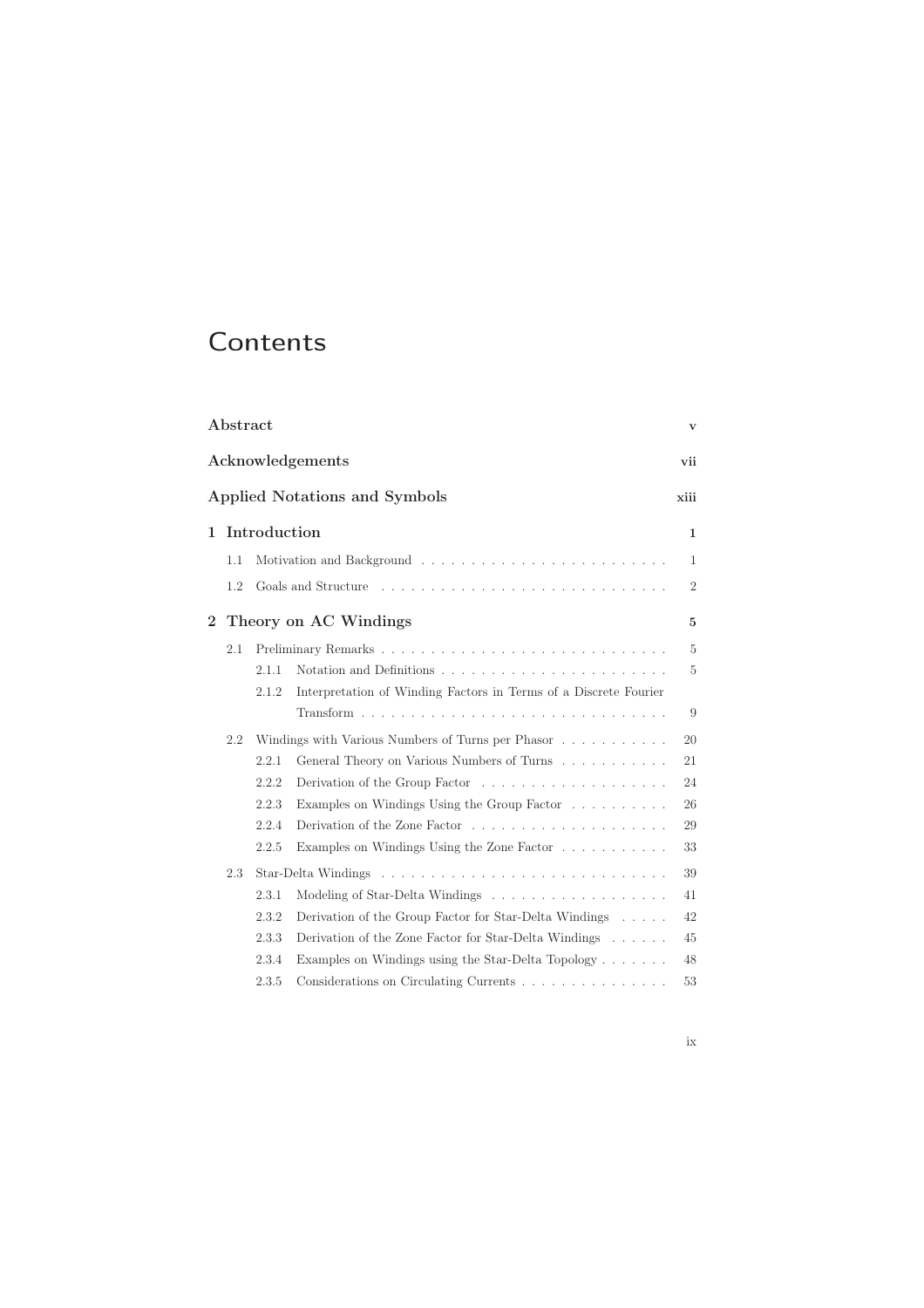| 3 |     | Design and Optimization of a High Pole PM Machine for<br><b>Hybrid Traction Application</b>                                                                                                                                           |    |  |
|---|-----|---------------------------------------------------------------------------------------------------------------------------------------------------------------------------------------------------------------------------------------|----|--|
|   | 3.1 |                                                                                                                                                                                                                                       | 57 |  |
|   |     | 3.1.1                                                                                                                                                                                                                                 | 57 |  |
|   |     | 3.1.2                                                                                                                                                                                                                                 | 58 |  |
|   |     | 3.1.3                                                                                                                                                                                                                                 | 58 |  |
|   | 3.2 | 60<br>Comparison on Feasible Winding Topologies                                                                                                                                                                                       |    |  |
|   |     | 3.2.1                                                                                                                                                                                                                                 | 60 |  |
|   |     | 63<br>3.2.2                                                                                                                                                                                                                           |    |  |
|   |     | 3.2.3<br>Results and Choice of Winding $\dots \dots \dots \dots \dots \dots \dots \dots$                                                                                                                                              | 64 |  |
|   | 3.3 | Stator Optimization                                                                                                                                                                                                                   | 68 |  |
|   |     | 3.3.1                                                                                                                                                                                                                                 | 68 |  |
|   |     | 3.3.2<br>Shape of Tooth Tips $\ldots \ldots \ldots \ldots \ldots \ldots \ldots \ldots$                                                                                                                                                | 69 |  |
|   |     | 3.3.3                                                                                                                                                                                                                                 | 74 |  |
|   | 3.4 |                                                                                                                                                                                                                                       | 77 |  |
|   |     | 3.4.1                                                                                                                                                                                                                                 | 77 |  |
|   |     | 3.4.2<br>Short Circuit Current and Demagnetization Limit                                                                                                                                                                              | 80 |  |
|   |     | 3.4.3                                                                                                                                                                                                                                 | 84 |  |
|   | 3.5 |                                                                                                                                                                                                                                       | 85 |  |
|   |     | 3.5.1<br>Analytical Estimation on Feasible Current Densities                                                                                                                                                                          | 86 |  |
|   |     | Thermal Evaluation with Finite Element Analysis<br>3.5.2                                                                                                                                                                              | 95 |  |
|   | 3.6 | Performance Estimation enterprise in the contract of the extent of the contract of the contract of the contract of the contract of the contract of the contract of the contract of the contract of the contract of the contrac<br>104 |    |  |
|   |     | 3.6.1<br>$105\,$                                                                                                                                                                                                                      |    |  |
|   |     | 3.6.2<br>106                                                                                                                                                                                                                          |    |  |
|   |     | 3.6.3<br>Cogging Torque and Torque Ripple<br>109                                                                                                                                                                                      |    |  |
|   |     | 110<br>3.6.4                                                                                                                                                                                                                          |    |  |
|   | 3.7 | 114                                                                                                                                                                                                                                   |    |  |
| 4 |     | Measurements and Machine Design Validation<br>119                                                                                                                                                                                     |    |  |
|   | 4.1 | 119                                                                                                                                                                                                                                   |    |  |
|   | 4.2 | 123                                                                                                                                                                                                                                   |    |  |
|   | 4.3 | 124                                                                                                                                                                                                                                   |    |  |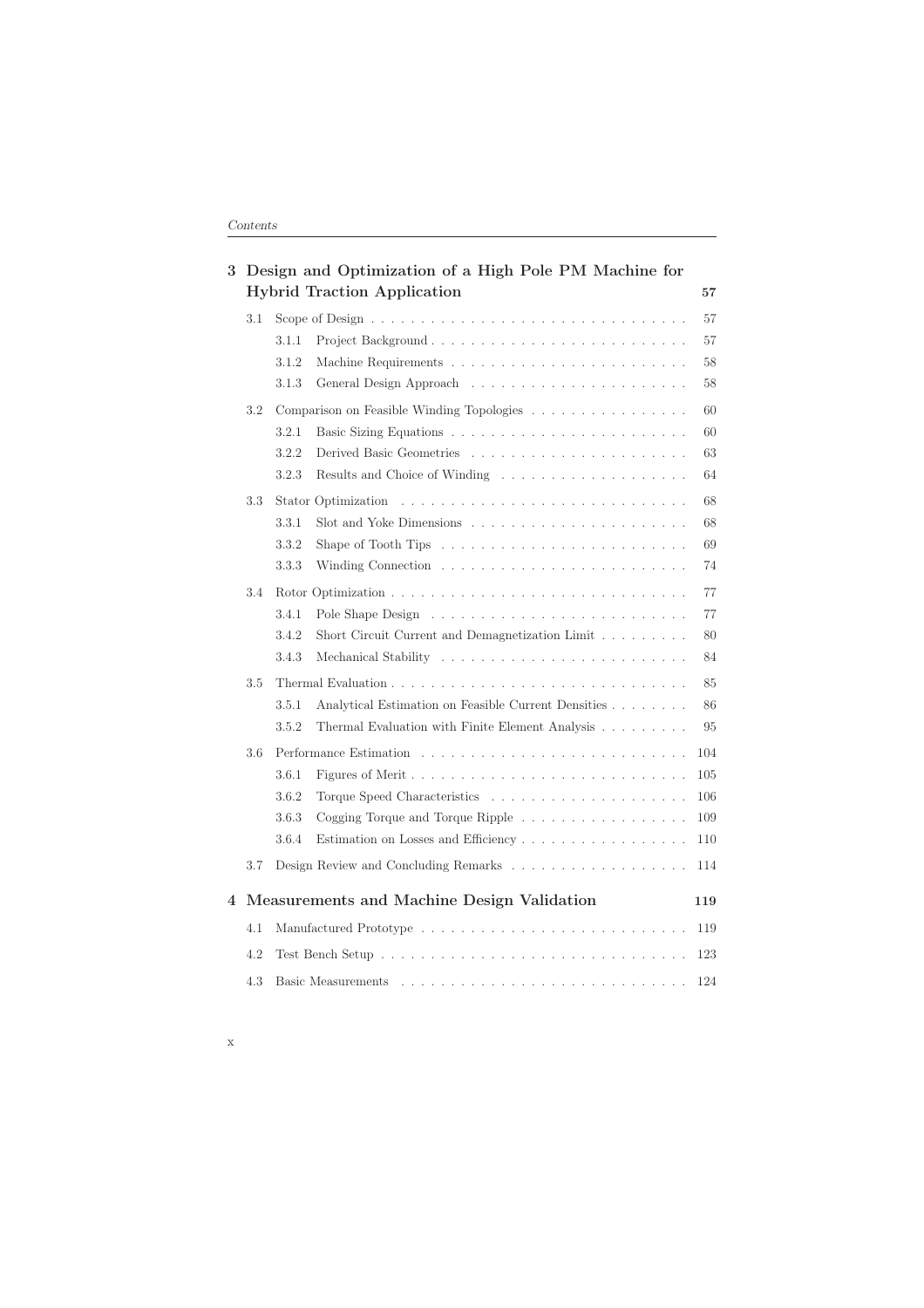|                     |                                    | 4.3.1 |                                                               | 125 |
|---------------------|------------------------------------|-------|---------------------------------------------------------------|-----|
|                     |                                    | 4.3.2 |                                                               | 128 |
|                     |                                    | 4.3.3 |                                                               | 130 |
|                     |                                    | 4.3.4 |                                                               | 132 |
|                     | 4.4                                |       | On Load Measurements                                          | 133 |
|                     |                                    | 4.4.1 |                                                               | 133 |
|                     |                                    | 4.4.2 |                                                               | 134 |
|                     |                                    | 4.4.3 | Efficiency at Rated and Part Load                             | 135 |
|                     |                                    | 4.4.4 |                                                               | 137 |
|                     |                                    | 4.4.5 | Comparison of Star and Delta Connection                       | 138 |
|                     |                                    | 4.4.6 | Validation of Short Time Overload in Star Connection          | 140 |
|                     | 4.5                                |       | Measurements Review and Resulting Optimization Possibilities  | 142 |
| 5                   |                                    |       | Summary and Conclusion                                        | 145 |
|                     |                                    |       | A Additional Calculations on AC Windings                      | 147 |
|                     |                                    |       |                                                               | 147 |
|                     |                                    |       | A.2 Greatest Common Divisor of Y and $q_n$                    | 148 |
|                     | A.3                                |       | Calculations on the Zone Factor with Various Numbers of Turns | 149 |
|                     | A.4                                |       |                                                               | 149 |
|                     | A.5                                |       | Calculations on the Group Factor for Star-Delta Windings      | 150 |
|                     | A.6                                |       | Calculations on the Zone Factor for Star-Delta Windings       | 151 |
|                     | <b>B</b> Remarks on Machine Design |       |                                                               | 153 |
|                     | B.1                                |       |                                                               | 153 |
|                     | B.2                                |       | Field Penetration Depth for Slot Conductors                   | 153 |
|                     | <b>B.3</b>                         |       |                                                               | 155 |
|                     | <b>B.4</b>                         |       |                                                               | 155 |
| C.                  |                                    |       | <b>Test Bench Equipment</b>                                   | 157 |
| <b>Bibliography</b> |                                    |       | 159                                                           |     |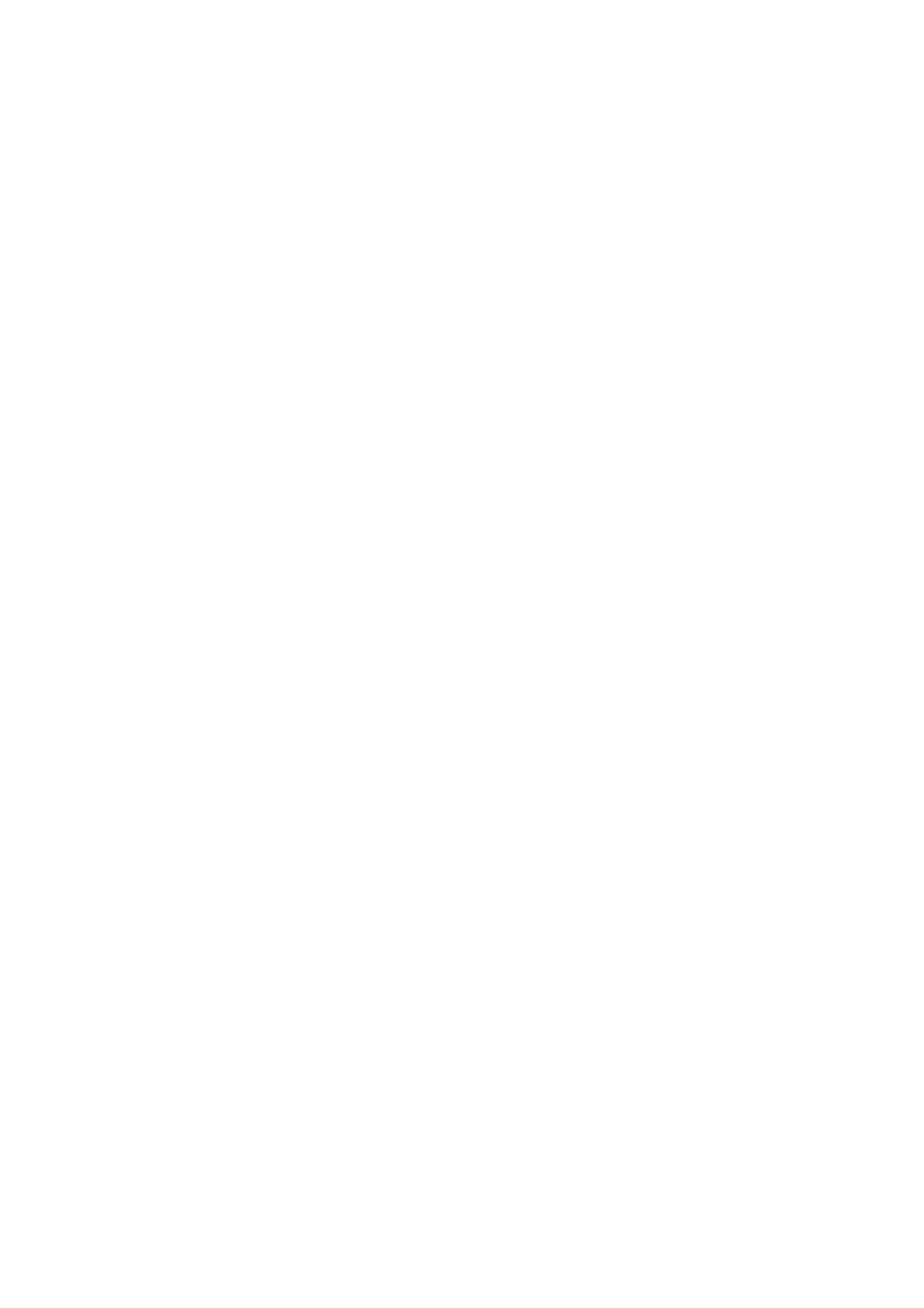# Applied Notations and Symbols

| А                  | Current loading in $A/m$                                                |
|--------------------|-------------------------------------------------------------------------|
| AJ                 | Thermal utilization in $A/m^3$                                          |
| $B_{\delta}$       | Peak fundamental air gap flux density in T                              |
| $B_{\text{max}}$   | Maximum allowable flux density in T                                     |
| $B_{\text{pm},v}$  | Harmonic of rotor permanent magnet flux density with ordinal number $v$ |
| $B_{\rm t}$        | Maximum teeth flux density in T                                         |
| $B_{\rm y}$        | Maximum yoke flux density in T                                          |
| $C_{\rm ess}$      | Esson's Number in $VAs/m^3$                                             |
| $C_{\text{th}}$    | Thermal copper capacity in $J/K$                                        |
| $H_{\rm t}$        | Tangential magnetic field strength along slot opening in $A/m$          |
| $I_{\rm D}$        | Rms current of supplied frequency in the delta branch in A              |
| $I_{\text{D},3}$   | Rms current of third harmonic in delta branch in A                      |
| $I_{\rm d,q}$      | Current in A in direct and quadrature axis, respectively                |
| $I_{\text{D,tot}}$ | Total rms current in delta branch in A                                  |
| $I_{\rm L}$        | Supplied rms line current in A                                          |
| $I_{\rm sc}$       | Continuous short circuit current in A                                   |
| J                  | Current density in $A/m^2$                                              |
| $L_{\rm d,q}$      | Inductance in H in direct and quadrature axis, respectively             |
| М                  | Modulation index                                                        |
| $N_1, N_2, \ldots$ | Number of turns per phasor                                              |
| $N_{12}$           | Ratio of effective turns per phasor                                     |
| $N_c$              | Number of turns per coil                                                |
| $N_{\rm cog}$      | Cogging torque frequency with respect to one mechanical revolution      |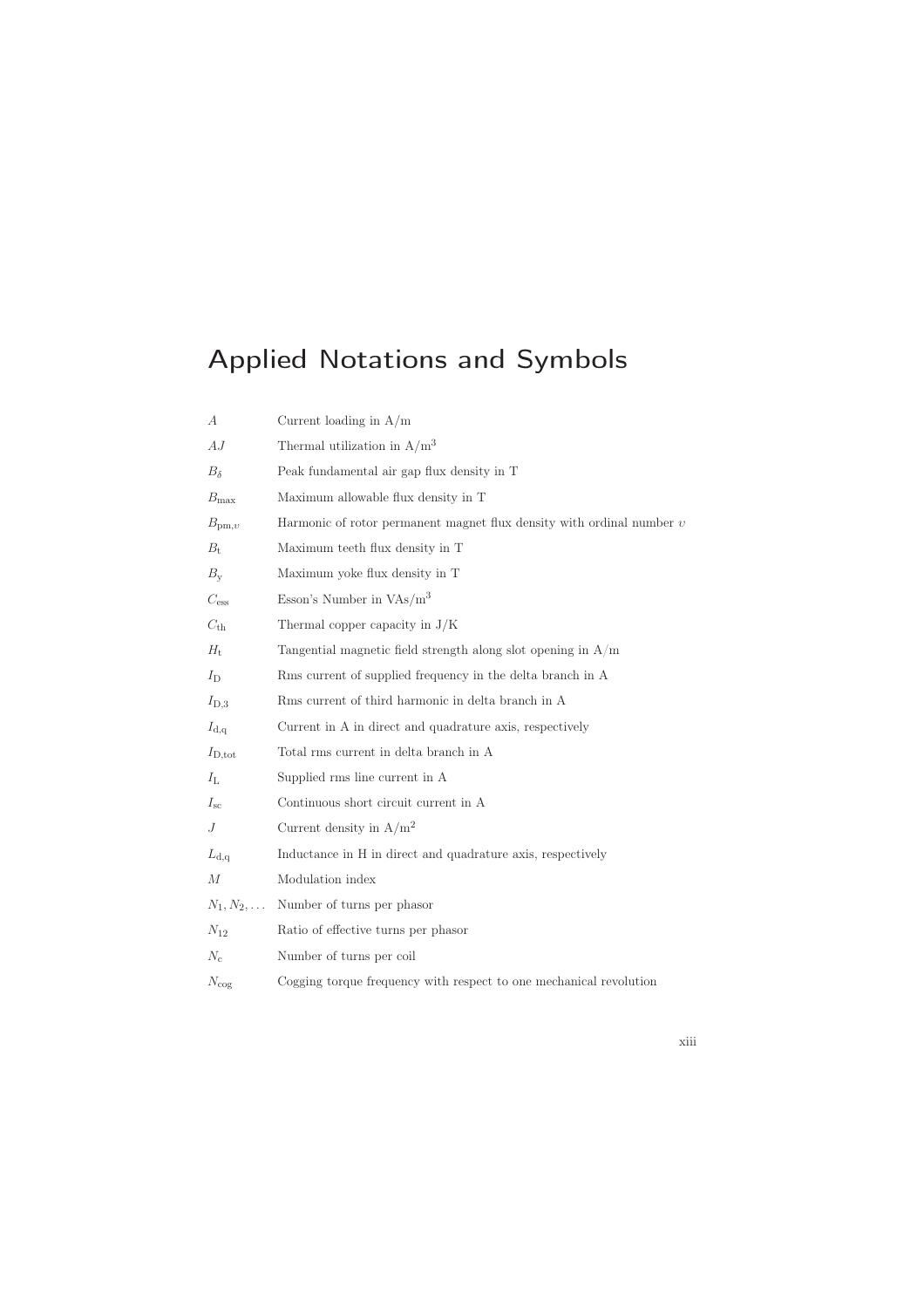| $N_l$                                                           | Number of turns of phasor $l$                          |
|-----------------------------------------------------------------|--------------------------------------------------------|
| Nu                                                              | Nusselt number                                         |
| Ta                                                              | Taylor Number                                          |
| OV R                                                            | Overvoltage ratio                                      |
| $\,P$                                                           | Mechanical power in W                                  |
| $P_{\rm cu}$                                                    | Copper losses in W                                     |
| $P_{\rm f}$                                                     | Bearing friction losses in W                           |
| $P_{\text{fe}}$                                                 | Iron losses in W                                       |
| $P_{\rm fw}$                                                    | Mechanical losses in W                                 |
| $P_{\text{mag}}$                                                | Eddy current losses in magnets in W                    |
| $P_{\rm w}$                                                     | Windage losses in W                                    |
| Q                                                               | Number of slots per winding                            |
| $Q_{\rm D}$                                                     | Total number of coils connected in delta branch        |
| $Q_{\rm Y}$                                                     | Total number of coils connected in star branch         |
| $Q^*$                                                           | Number of slots per base winding                       |
| $R_c$                                                           | DC resistance per coil in $\Omega$                     |
| $R_{\rm dc}$                                                    | DC resistance per phase in $\Omega$                    |
| $R_{\rm th}$                                                    | Thermal resistance of slot copper to iron stack in K/W |
| Т                                                               | Torque in Nm                                           |
| THD                                                             | Total harmonic distortion                              |
| $U_{\text{dc}}$                                                 | DC bus voltage in V                                    |
| $\hat{U}_{\mathrm{fund}}$                                       | Peak line-line fundamental voltage in V                |
| $\hat{U}_{\nu}$                                                 | Line-line voltage harmonic, peak value in V            |
| $V_{\text{fe}}$                                                 | Volume of iron stack in $m^3$                          |
| $U_{\rm max}$                                                   | Maximum line-line voltage in V                         |
| $V_{\text{pm}}$                                                 | Magnetomotive force due to permanent magnets in A      |
| W                                                               | Coil width in m                                        |
| Υ.,                                                             | Fictive commutator pitch of winding harmonic $\nu$     |
| $\underline{a}_{\nu}, \underline{b}_{\nu}, \underline{c}_{\nu}$ | Discrete Fourier coefficients                          |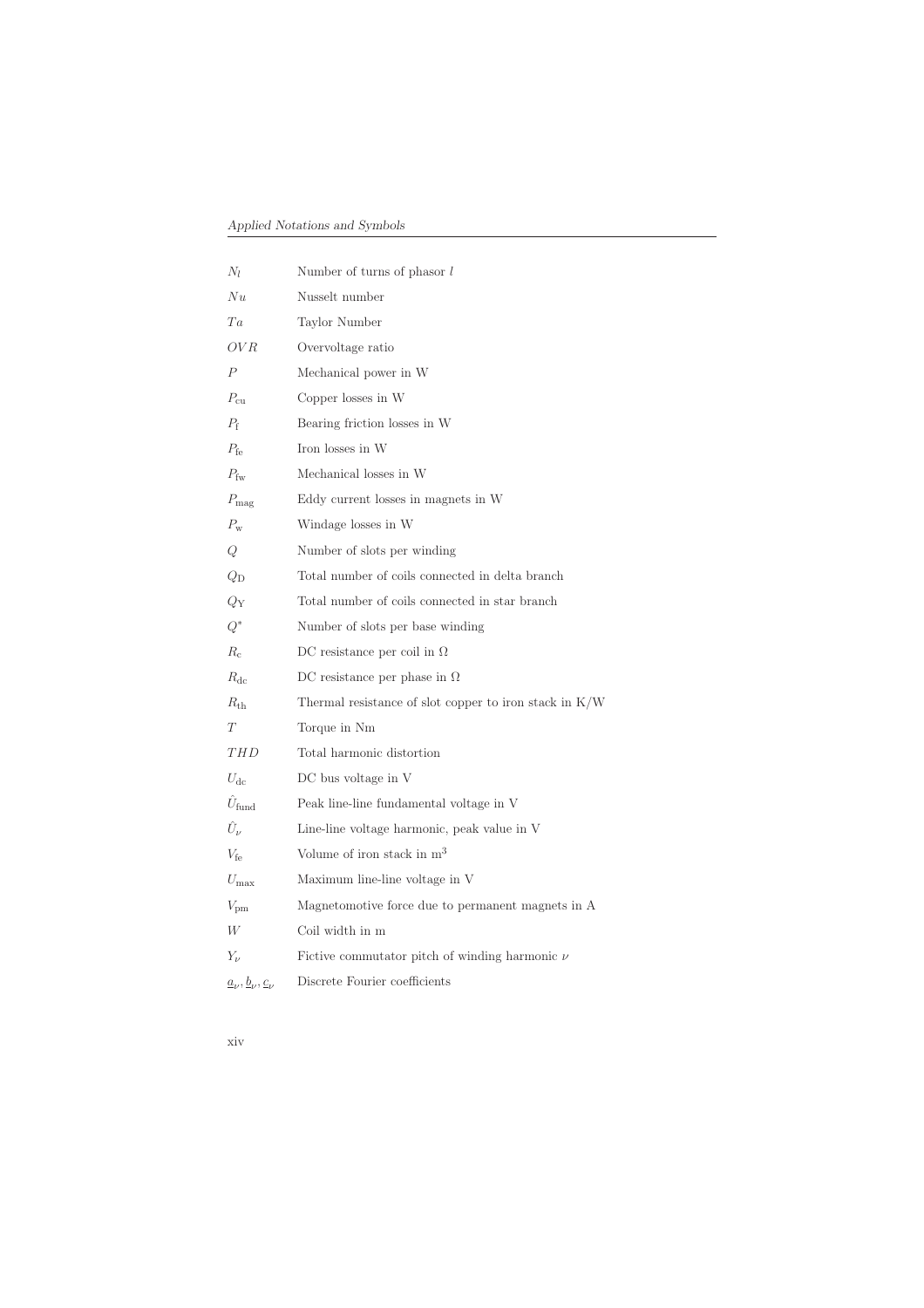| $b_{\rm cu}$            | Total width of slot copper in m                                                                                             |
|-------------------------|-----------------------------------------------------------------------------------------------------------------------------|
| $b_{\rm s}$             | Slot width in m when approximated by a rectangular shape                                                                    |
| $b_{\rm so}$            | Slot opening width in m                                                                                                     |
| $\boldsymbol{c}$        | Correction factor for round wires when calculating AC losses                                                                |
| $\cos(\varphi)$         | Power factor                                                                                                                |
| $\cos(\tilde{\varphi})$ | Power factor excluding the influence of iron, magnet and additional losses                                                  |
| $c_{\text{th}}$         | Specific heat capacity of copper in $J/(kgK)$                                                                               |
| $d_{\rm p,ab}$          | Field penetration depth in m for slots with coil sides a and b                                                              |
| $d_{\rm ri}$            | Rotor inner diameter in m                                                                                                   |
| $d_{\rm ro}$            | Rotor outer diameter in m                                                                                                   |
| $d_{\rm si}$            | Stator inner diameter in m                                                                                                  |
| $d_{\rm so}$            | Stator outer diameter in m                                                                                                  |
| fe                      | Electrical frequency in Hz                                                                                                  |
| $f_{\rm s}$             | Switching frequency in Hz                                                                                                   |
| $h_{\rm NP}$            | Number of north pole phasors connected in the delta branch                                                                  |
| $h_{\rm SP}$            | Number of south pole phasors connected in the delta branch                                                                  |
| $\hbar$                 | Number of phasors connected in the delta branch in chapter 2, normalized<br>tangential magnetic field strength in chapter 3 |
| $h_{c}$                 | Height of one single conductor in m                                                                                         |
| $h_{\rm cu}$            | Total height of slot copper in m                                                                                            |
| $h_{\rm m}$             | Magnet height in m                                                                                                          |
| $h_{\rm s}$             | Slot height in m when approximated by a rectangular shape                                                                   |
| $h_{\rm t}$             | Teeth height in m                                                                                                           |
| $h_{\rm v}$             | Yoke height in m                                                                                                            |
| $k_{\text{dg},\nu}$     | Group factor of winding harmonic $\nu$                                                                                      |
| $k_{\mathrm{d},\nu}$    | Distribution factor of winding harmonic $\nu$                                                                               |
| $k_{\rm{dz},\nu}$       | Zone factor of winding harmonic $\nu$                                                                                       |
| $k_{\rm fe}$            | Factor for iron loss increase                                                                                               |
| $k_{\text{fill}}$       | Slot fill factor                                                                                                            |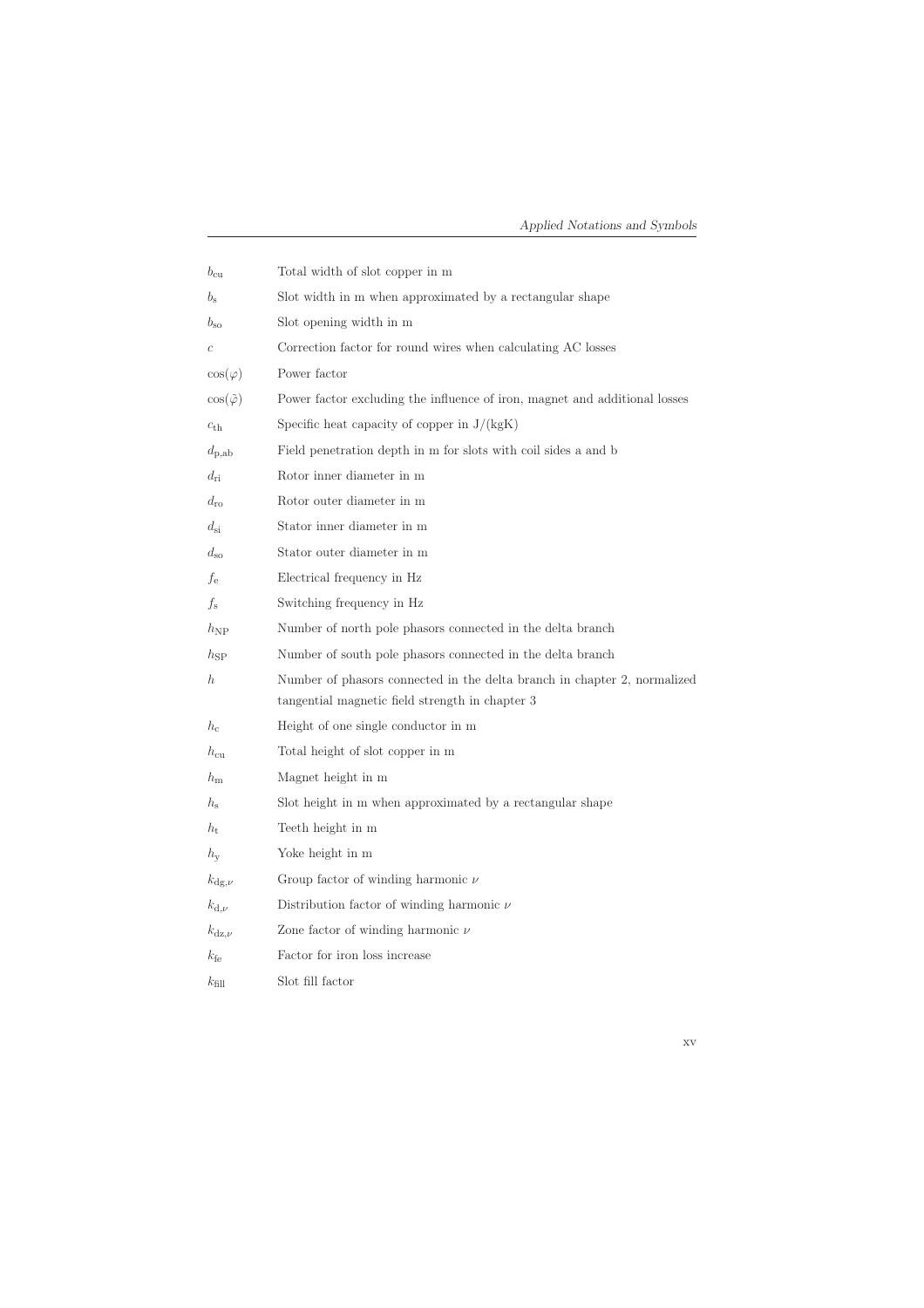| $k_{\mathrm{p},\nu}$    | Pitch factor of winding harmonic $\nu$                           |
|-------------------------|------------------------------------------------------------------|
| $k_{\rm r}$             | Resistance factor due to fundamental harmonic                    |
| $k_{\rm r,3}$           | Resistance factor due to third harmonic                          |
| $k_{\rm r,eff}$         | Effective resistance factor                                      |
| $k_{s,\nu}$             | Shift factor of winding harmonic $\nu$                           |
| $k_{\rm so,\nu}$        | Slot opening factor of winding harmonic $\nu$                    |
| $k_{\rm stack}$         | Stacking factor of iron steel                                    |
| $k_{\mathrm{w},\nu}$    | Winding factor of harmonic $\nu$                                 |
| $\underline{k}_{w,\nu}$ | Complex winding factor of harmonic $\nu$                         |
| $l_{\rm cs}$            | Copper length per coil side including the winding overhangs in m |
| $l_{\text{fe}}$         | Length of iron stack in m                                        |
| $l_{\rm tot}$           | Total axial length in m                                          |
| $l_{\rm w}$             | Winding overhang length of one coil side in m                    |
| $l_{\rm wo}$            | Axial length of winding overhangs in m                           |
| $_{m}$                  | Number of phases                                                 |
| $n_{\rm r}$             | Rotor rotation speed in $1/s$                                    |
| $\boldsymbol{p}$        | Number of pole pairs per winding                                 |
| $p^*$                   | Number of pole pairs per base winding                            |
| $p_{\rm cu}$            | Ohmic loss density in $\rm W/m^3$                                |
| q                       | Number of slots per pole and phase                               |
| $q_{\rm d}$             | Denominator of $q$                                               |
| $q_{\rm g}$             | Number of phasors per group                                      |
| $q_i$                   | Heat flow in $W/m^2$                                             |
| $q_{\rm n}$             | Nominator of $q$                                                 |
| $q_{\rm NP}$            | Number of phasors per north pole zone                            |
| $q_{\rm SP}$            | Number of phasors per south pole zone                            |
| S                       | Shift distance of two windings counted in phasor positions       |
| t                       | Winding periodicity in chapter 2, otherwise time in s            |
| $w_{\rm m}$             | Magnet width in m                                                |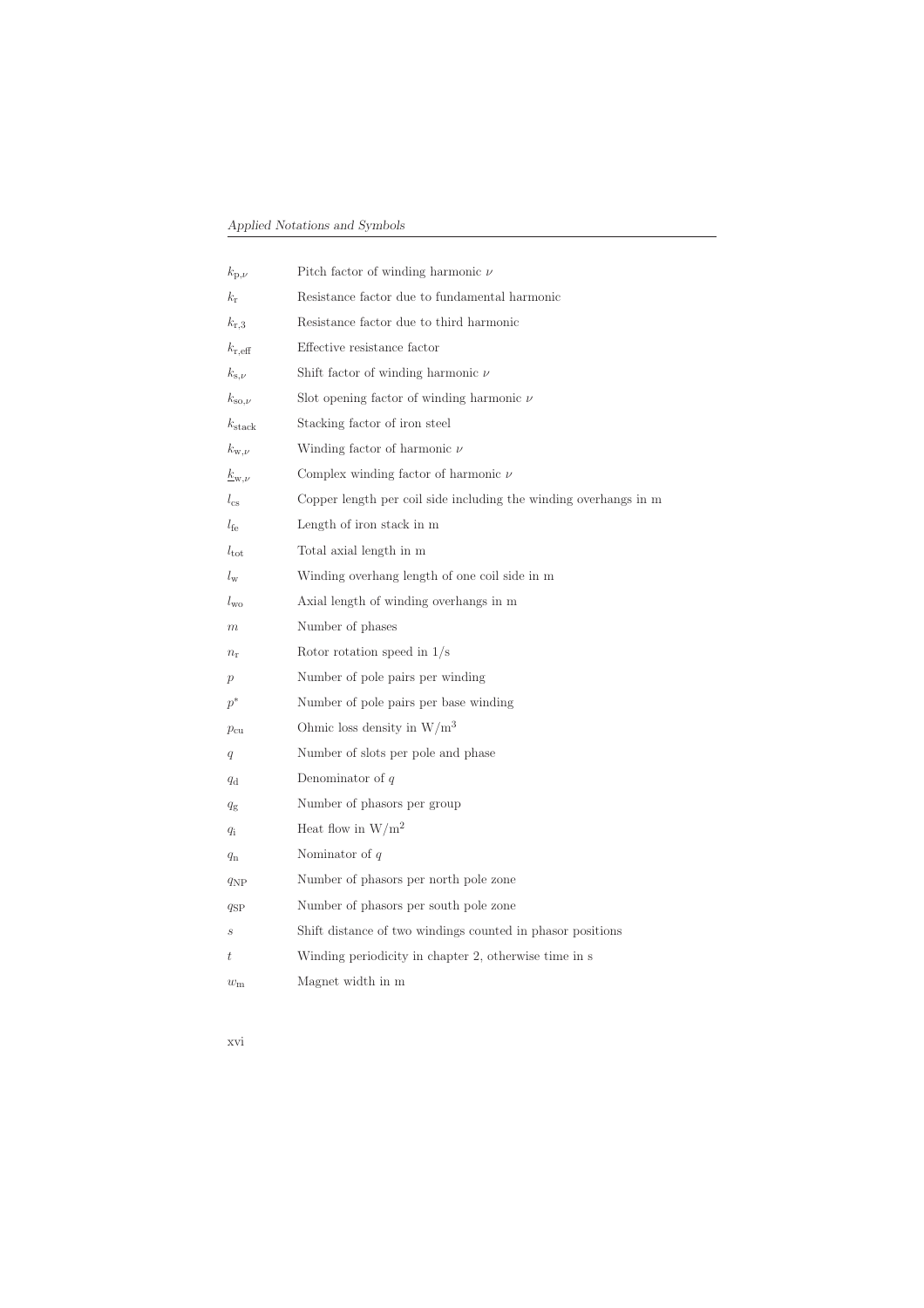|                                         | Distance between $+$ and $-$ zone                                                                                        |
|-----------------------------------------|--------------------------------------------------------------------------------------------------------------------------|
| $\Phi_{\delta, \mathbf{y}, \mathbf{t}}$ | Air gap, yoke, teeth magnetic flux in Vs                                                                                 |
| $\Psi_{\rm pm}$                         | Flux linkage due to permanent magnets in Vs                                                                              |
| $\alpha$                                | Angle between adjacent phasors in the star of phasors                                                                    |
| $\alpha_l$                              | Angle between the reference phasor and phasor $l$                                                                        |
| $\alpha_{\rm pm}$                       | Arithmetical average flux density factor                                                                                 |
| $\alpha_{\rm ps}$                       | Pole shape coverage                                                                                                      |
| $\alpha_{\rm th,out}$                   | Heat transfer coefficient at stator outer surface in $W/(m^2K)$                                                          |
| δ                                       | Air gap height in m                                                                                                      |
| $\delta_0$                              | Minimum air gap height in m                                                                                              |
| $\gamma_{\rm fd}$                       | Flux density ratio                                                                                                       |
| $\kappa$                                | Copper resistivity in $\Omega$ m                                                                                         |
| $\kappa_0$                              | Copper resistivity at boundary temperature in $\Omega$ m                                                                 |
| $\lambda_{\rm s}$                       | Effective thermal slot conductivity in $W/(mK)$                                                                          |
| $\nu$                                   | Winding harmonic with reference to a base winding                                                                        |
| $\overline{\nu}$                        | Ordinal number of winding harmonic to be set to zero                                                                     |
| $\omega$                                | Electrical angular frequency in $1/s$                                                                                    |
| $\varphi$                               | Angle between fundamental harmonic current and voltage, excluding the<br>influence of iron, magnet and additional losses |
| $\varphi_\mathrm{d}$                    | Additional phase shift of delta phasors                                                                                  |
| $\varphi_{\rm s}$                       | Angle of the symmetry axis of the geometrical sum of phasors                                                             |
| $\rho$                                  | Material density in $\text{kg/m}^3$                                                                                      |
| $\sigma$                                | Electrical conductivity of copper in $1/\Omega$ m                                                                        |
| $\sigma_{\rm{YS}}$                      | Yield strength of electrical steel in Pa                                                                                 |
| $\sigma_{\rm max}$                      | Maximum mechanical stress in Pa                                                                                          |
| $\sigma_{\tan}$                         | Tangential stress in Pa                                                                                                  |
| $\tau_{\rm p}$                          | Pole pitch in m                                                                                                          |
| $\tau_{\text{pm}}$                      | Theoretical pole coverage of permanent magnets                                                                           |
| $\tau_{\rm s}$                          | Slot pitch in m                                                                                                          |